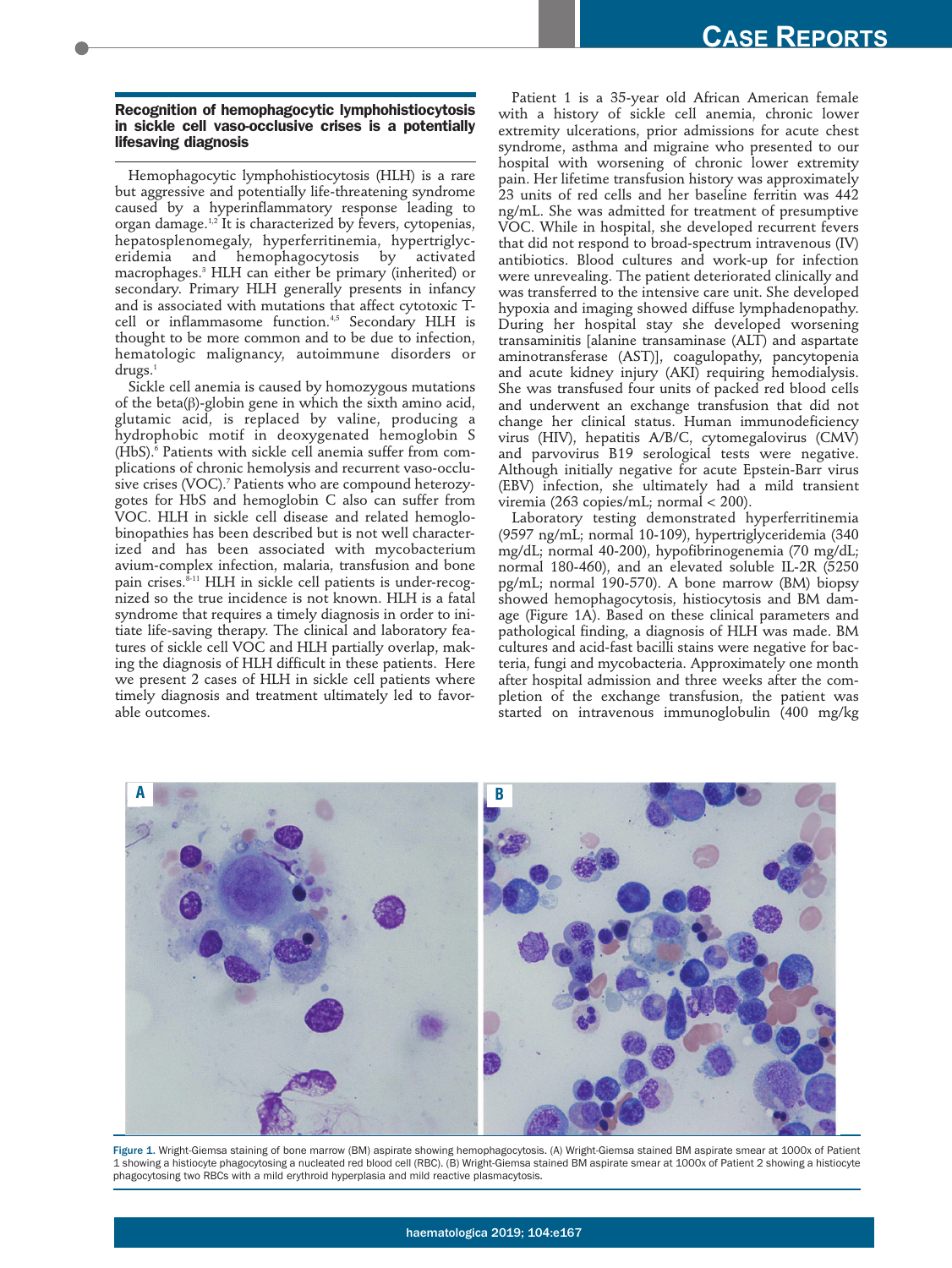

Figure 2. Patients showed improvement in blood markers of end-organ damage after initiation of immunosuppressive therapy. (A) Graphic trend of the white blood cell (WBC) count and platelet count of Patient 1 showing recovery of WBC and platelets after initiation of dexamethasone (Dex) and intravenous immunoglobulin (IVIG) treatment for hemophagocytic lymphohistiocytosis (HLH) (black arrows). (B) Graphic trend of transaminases in U/L of Patient 2 showing a reduction in transaminitis of both alanine transaminase (ALT) and aspartate aminotransferase (AST) following initiation of Dex and etoposide treatment for HLH.

daily) and high-dose dexamethasone (Dex) (40 mg daily) for five days with dramatic resolution of fevers, leukopenia, thrombocytopenia, transaminitis, diffuse lymphadenopathy and hemodialysis dependence (Figure 2A). She was subsequently discharged to a rehabilitation center and from there ultimately went home.

Patient 2 is a 56-year old male with a history of hemoglobin SC (HbSC) disease who presented with sickle cell VOC and a fever of 101.2°F. His lifetime transfusion history was 82 units of red cells and his baseline ferritin was 199 ng/mL. Initially, the patient had a mild AKI, liver function abnormalities (ALT/AST 112/101 U/L) and coagulopathy. A work-up for infection demonstrated mild CMV viremia (viral load 2500) but otherwise no evident source of infection, with blood cultures that were negative and complete blood count that was unremarkable. Computed tomography scan of chest, abdomen and pelvis was performed and this did not suggest any focus of infection. Despite broad-spectrum antibiotics and transfusion of a total of four units of red cells, the patient's AKI and transaminitis worsened, fevers continued, and his mental status deteriorated. Laboratory studies demonstrated an elevated ferritin to >4787 ng/mL (normal 10-109) and soluble IL-2R of 4410 pg/mL (normal 190-570). HLH was suspected and the patient underwent a BM biopsy that showed histiocytosis with hemophagocytosis (Figure 1B). The patient was started on Dex  $(20 \text{ mg daily})$  and etoposide  $(75 \text{ mg/m}^2)$  with rapid resolution of his altered mentation, liver function, coagulopathy, AKI and fevers (Figure 2B).

Both sickle cell VOC and HLH can induce multi-organ failure and be fatal.<sup>12</sup> As treatment is markedly different for these disorders, consideration of HLH in a severely ill sickle cell patient who is not responding to standard supportive measures is critically important to allow the initiation of potentially life-saving therapy.12 It is important to highlight that the diagnosis of HLH in the sickle cell patient population is challenging, and that hyperferritinemia and hemophagocytosis alone are not sufficient to support a diagnosis of HLH in acutely ill sickle cell patients. Sickle cell patients may have hyperferritinemia due to iron load from multiple transfusions compounded by acute inflammatory illnesses. Hemophagocytosis is a well-documented occurrence during VOCs and concomitant viral infections, and treatment-related complications such as delayed transfusion reactions can precipitate

multi-organ failure and inflammatory biology that mimic HLH.

Our patients had fever, pancytopenia, hypertriglyceridemia, elevated ferritin greater than 500 ng/mL, hemophagocytosis in BM, and elevated soluble IL-2R, which fulfill 6 of the 8 diagnostic criteria of the HLH-2004 trial.<sup>13</sup> Their clinical courses did not suggest delayed transfusion reaction and despite a concerted effort, no specific alternative diagnosis was found to explain their fevers or progressive multisystem organ dysfunction. Furthermore, our patients' rapid and dramatic resolution of symptoms and multi-organ failure following initiation of immunosuppressive therapy indicates that it is likely that HLH was the correct diagnosis in both cases. The cause of HLH in our patients is unknown. Patient 1 did have a transient EBV viremia, and EBV reactivation is a relatively common cause of secondary HLH.1,14 Patient 2 had a transient CMV viremia, which has also been associated with HLH.15 Nonetheless, the level of viremia was modest in both cases, and it remains possible that the sickle cell VOC itself played an important role in precipitating the HLH episode.

Although the literature of patients with sickle cell disease and HLH is sparse, most cases have been associated with infection.11,16 Most cases of HLH in sickle cell disease in the literature were treated with antibiotics or supportive care; corticosteroids and an interleukin-1 receptor antagonist were used to treat one patient who succumbed to complications of HLH.<sup>9-11,16</sup> While treatment for HLH has not been adequately studied in randomizedcontrolled trials due to its rarity, immunosuppression with corticosteroids, IV immunoglobulin, and etoposide has been effective either alone or in combination.<sup>1</sup> Our cases illustrate the importance of having a high suspicion for HLH in patients with sickle cell anemia with fever, pancytopenia, and multi-organ dysfunction that do not respond to therapy, as timely treatment of HLH can result in rapid and profound clinical improvement.

## *Orly Leiva,1,2 Lillian McMahon,1 J. Mark Sloan,1 John Lee3* and Adam Lerner<sup>4</sup>

*1 Department of Medicine, Boston University School of Medicine; 2 Department of Medicine, Brigham and Women's Hospital, Boston and 3 Department of Pathology & Laboratory Medicine, Boston University School of Medicine, MA, USA*